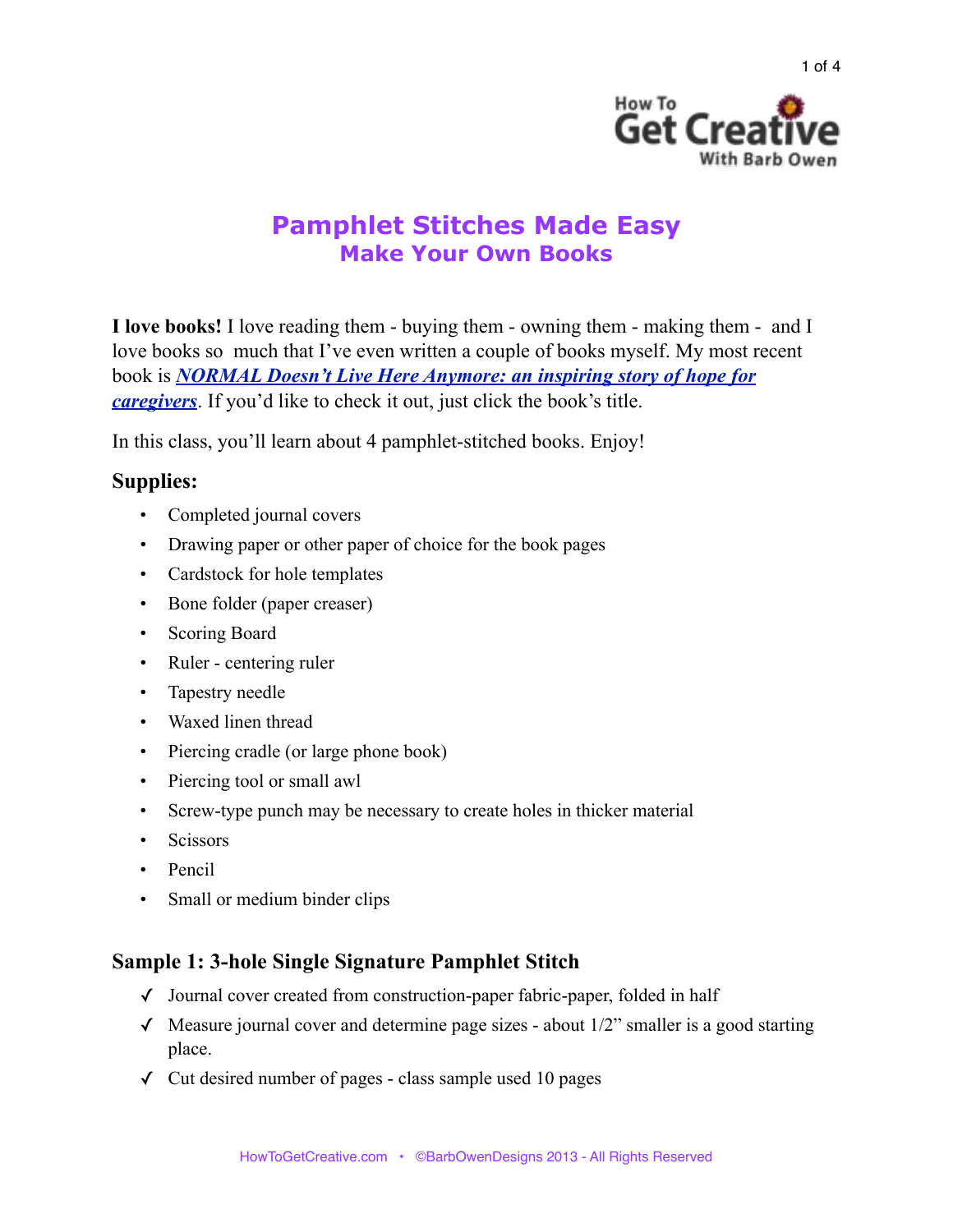

- ✓ Fold each page in half. Reinforce the fold with the bone folder. Folded pages are called folios.
- ✓ Nest folios to create one signature. Hold together with binder clip.
- $\checkmark$  Create a 3-hole template from folded card stock. (sample is approximately 2" wide by the height of the pages) Use a centering ruler to mark and pierce holes in template.
- $\checkmark$  Use the template, piercing cradle (or large phone book) and piercing tool to pierce holes in signature and cover.
- ✓ Place signature inside the cover, matching holes. Use binder clip to secure.
- $\checkmark$  Thread tapestry needle with waxed linen thread 3X height of cover.

### **Stitch pattern:**

- 1. Begin **inside** the book.
- 2. Go OUT through center hole of signature and cover.
- 3. Leave several inches of thread tail inside book.
- 4. Go IN one end hole through cover and signature.
- 5. Go OUT the opposite end hole through signature and cover.
- 6. Go IN the center hole once again, being careful not to split the thread already in that hole.
- 7. Place one thread tail on each side of long stitch within the signature center.
- 8. Tie a square knot around the long stitch.
- 9. Clip thread ends, leaving about 3/8".

### **Sample 2: Another 3-Hole Single Signature Pamphlet Stitch**

Prepare signature, cover, and hole template as for **Sample 1** in desired size. Pierce all holes.

#### **Stitch pattern:**

- 1. Begin stitching from **outside** the book.
- 2. Go IN through cover and signature.
- 3. Leave several inches of thread outside the cover.
- 4. Go OUT one end hole through signature and cover.
- 5. Go IN the opposite end hole through cover and signature.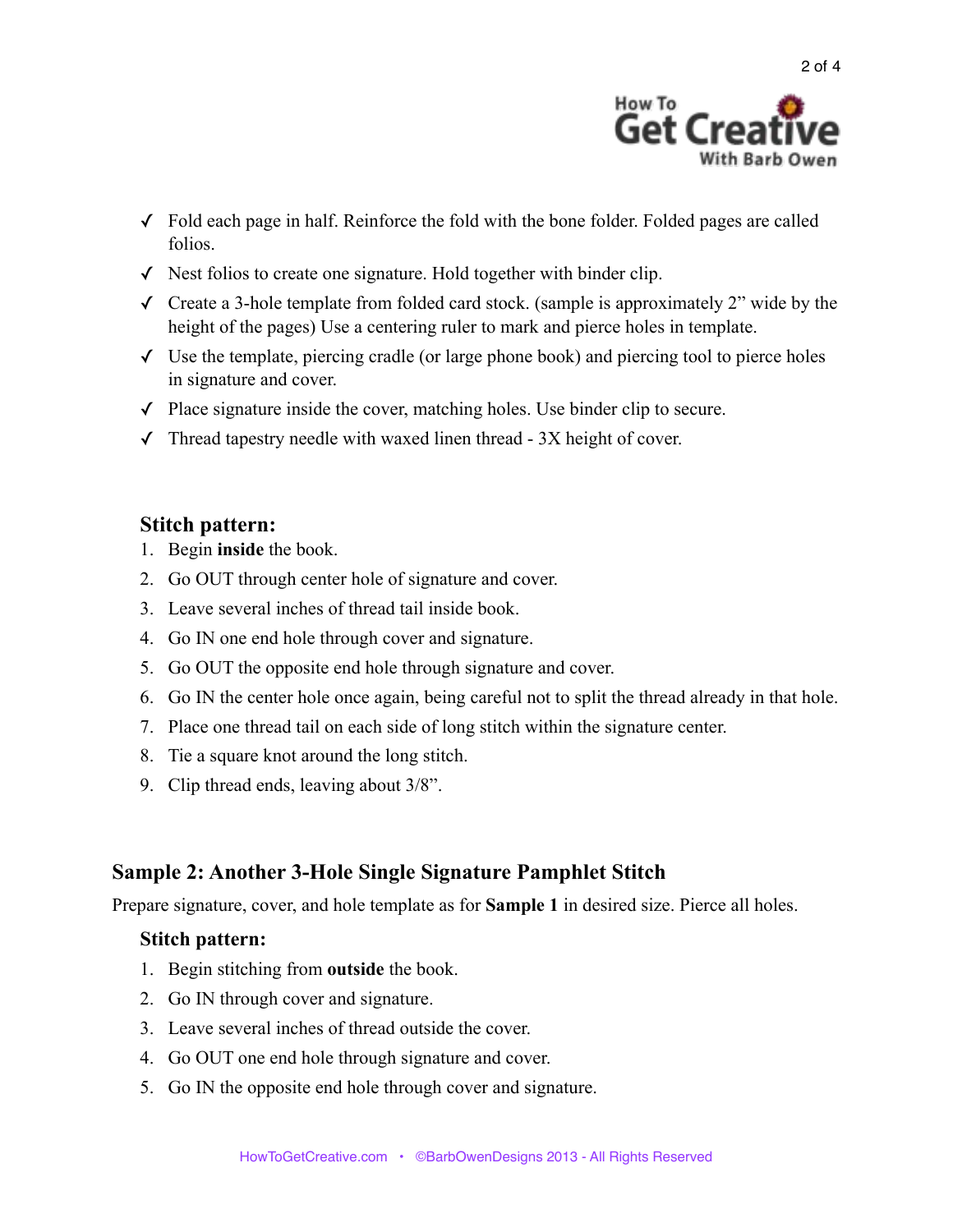

- 6. Go OUT the center hole once again, being careful not to split the thread already in the hole.
- 7. Place one thread tail on each side of long stitch outside the cover.
- 8. Tie a square knot around the long stitch.
- 9. Tie beads, charms or other embellishments onto the thread tails.

### **Sample 3: Multi-signature 3-hole Pamphlet Stitch**

- Create desired cover and signatures. Demonstrated cover was created from scrap card stock with 2 signatures of 8 folios each.
- Create hole template and pierce signatures as well as cover. Note that when piercing the cover holes, you need 2 sets of holes approximately 1/8" apart. Each signature is stitched in its own set of holes in the cover.
- Sew each signature into the cover following previous directions.

# **Sample 4: 5-hole Single Signature Pamphlet Stitch**

Create cover and signature as before.

Using the centering ruler, create hole template with 5 holes.

### **Stitch Pattern:**

- 1. Holes will be numbered from the bottom up for explanation purposes.
- 2. Begin **inside** signature.
- 3. Go OUT bottom hole #1 through signature and cover.
- 4. Go IN hole #2 through cover and signature.
- 5. Go OUT hole #3 through signature and cover.
- 6. Go IN hole #4 through cover and signature.
- 7. Go OUT hole #5 through signature and cover.
- 8. Go IN hole #4 (don't split thread)
- 9. Go OUT hole #3.
- 10. Go IN hole #2.
- 11. Tighten slack in stitches if necessary.